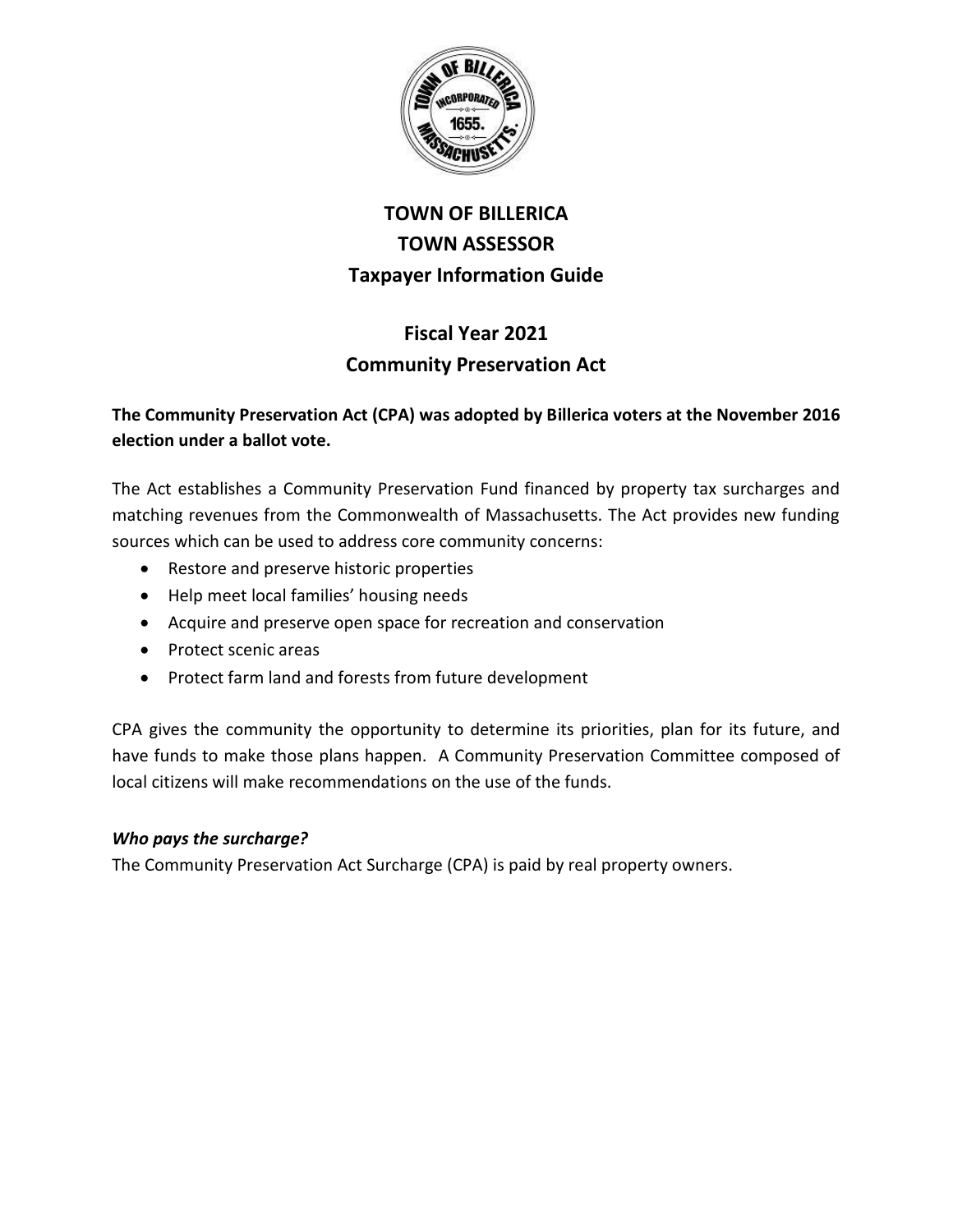#### *How is the surcharge calculated?*

The surcharge is paid by residential and commercial property owners. The first \$100,000 of taxable value is exempt. The 1% surcharge is calculated as follows (using the average Billerica single-family assessment, and the FY2020 tax rate):

| FY2020            |              |                 |            |
|-------------------|--------------|-----------------|------------|
|                   |              | FY 2020         |            |
| Assessment        | \$374,000    | Assessment      | \$374,000  |
| $-$100,000$       |              | <b>FY 2020</b>  |            |
| value             |              |                 |            |
| exempt            | ( \$100,000) | <b>Tax Rate</b> | \$12.99    |
|                   |              | FY 2020         |            |
| FY2020            |              | Tax             | \$4,858.26 |
| <b>CPA</b>        |              | <b>CPA</b>      |            |
| Assessment        | \$274,000    |                 |            |
| <b>FY2020 Tax</b> |              | Surcharge       |            |
|                   |              | of 1%           | \$35.59    |
| Rate              | \$12.99      | <b>TOTAL</b>    |            |
| <b>CPA</b>        | \$3,559.26   |                 |            |
| Surcharge         | @1%          | <b>ANNUAL</b>   |            |
|                   |              | <b>BILL</b>     | \$4,822.67 |
| of 1%             | \$35.59      |                 |            |

The annual tax rate is \$12.99 per \$1,000 of the property assessment. The surcharge is the property assessment minus \$100,000 exemption off the assessed value; 1% of the tax amount, which is then added to the tax amount to reach the TOTAL ANNUAL BILL.

The surcharge is split over the 3<sup>rd</sup> and 4th quarterly bills.

#### *Are there exemptions to the surcharge?*

- An application-based full CPA exemption is available to moderate-income seniors and low-income residents, as explained below.
- Any residential property owner entitled to an abatement or Clause 41C Senior tax exemption is automatically entitled to a proportional reduction in the CPA surcharge.

#### *What are the requirements for a full CPA exemption?*

To qualify for an exemption for FY 2021, residential property owners must meet:

- Age and residence requirements as of January 1, 2020
- Income requirements based on **2019 income**